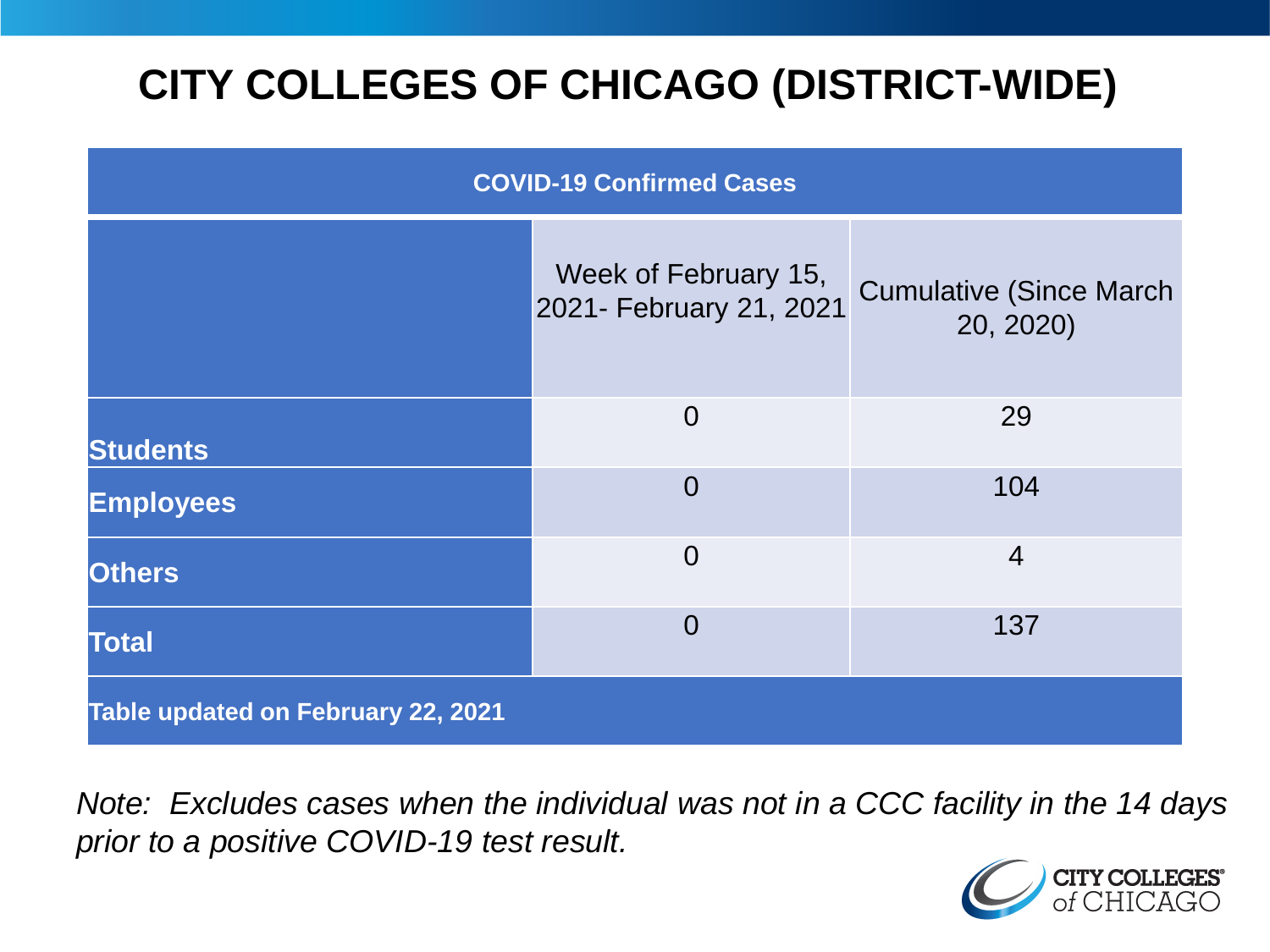### **DALEY COLLEGE**

| <b>COVID-19 Confirmed Cases</b>    |                                                 |                                              |
|------------------------------------|-------------------------------------------------|----------------------------------------------|
|                                    | Week of February 15,<br>2021- February 21, 2021 | <b>Cumulative (Since March)</b><br>20, 2020) |
| <b>Students</b>                    | $\overline{0}$                                  | $\overline{0}$                               |
| <b>Employees</b>                   | $\overline{0}$                                  | 15                                           |
| <b>Others</b>                      | $\overline{0}$                                  | $\overline{0}$                               |
| <b>Total</b>                       | $\overline{0}$                                  | 15                                           |
| Table updated on February 22, 2021 |                                                 |                                              |

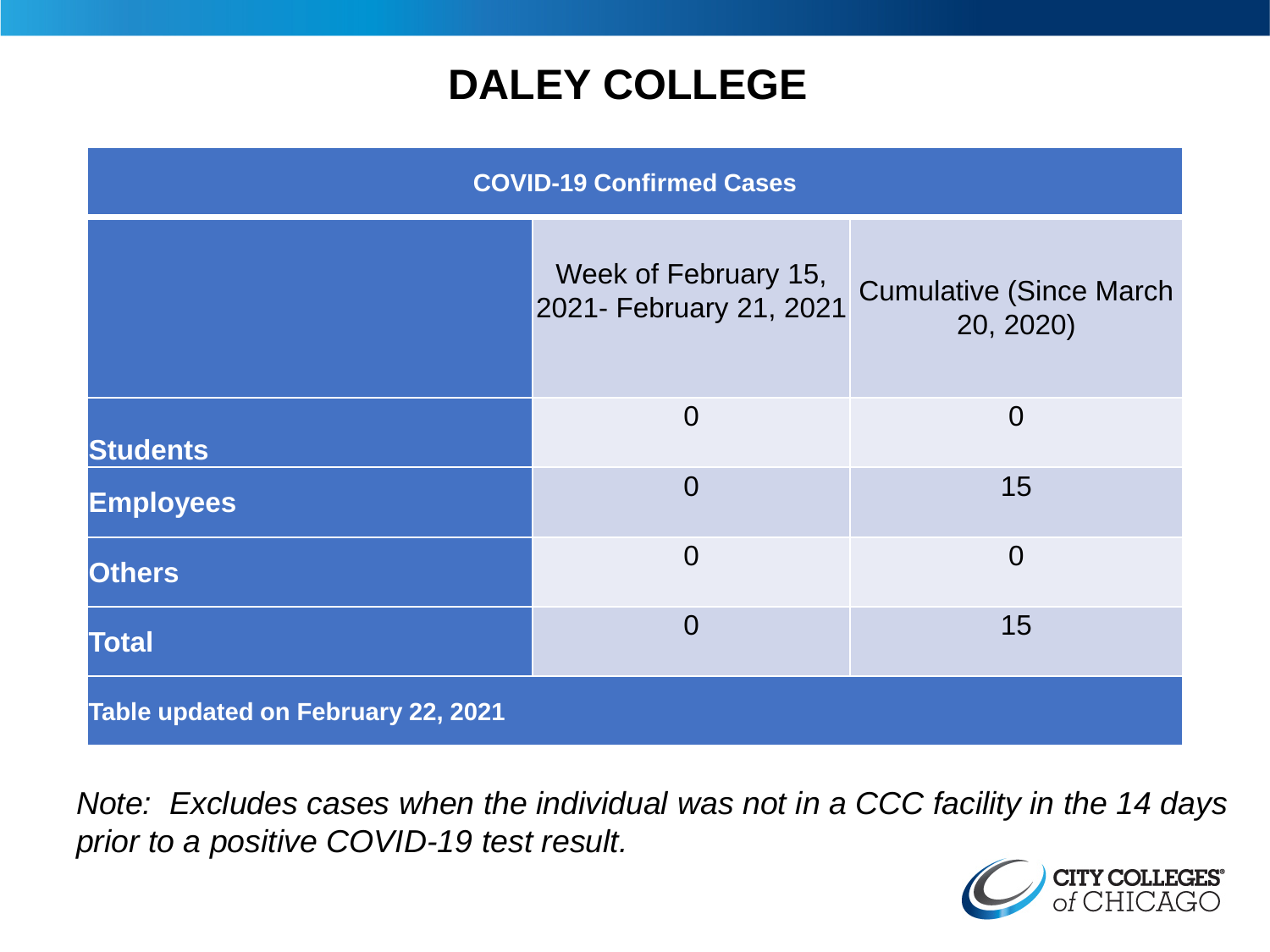### **HAROLD WASHINGTON COLLEGE**

| <b>COVID-19 Confirmed Cases</b>    |                                                 |                                              |
|------------------------------------|-------------------------------------------------|----------------------------------------------|
|                                    | Week of February 15,<br>2021- February 21, 2021 | <b>Cumulative (Since March)</b><br>20, 2020) |
| <b>Students</b>                    | $\overline{0}$                                  | 5                                            |
| <b>Employees</b>                   | $\Omega$                                        | 8                                            |
| <b>Others</b>                      | $\overline{0}$                                  | 1                                            |
| <b>Total</b>                       | $\Omega$                                        | 14                                           |
| Table updated on February 22, 2021 |                                                 |                                              |

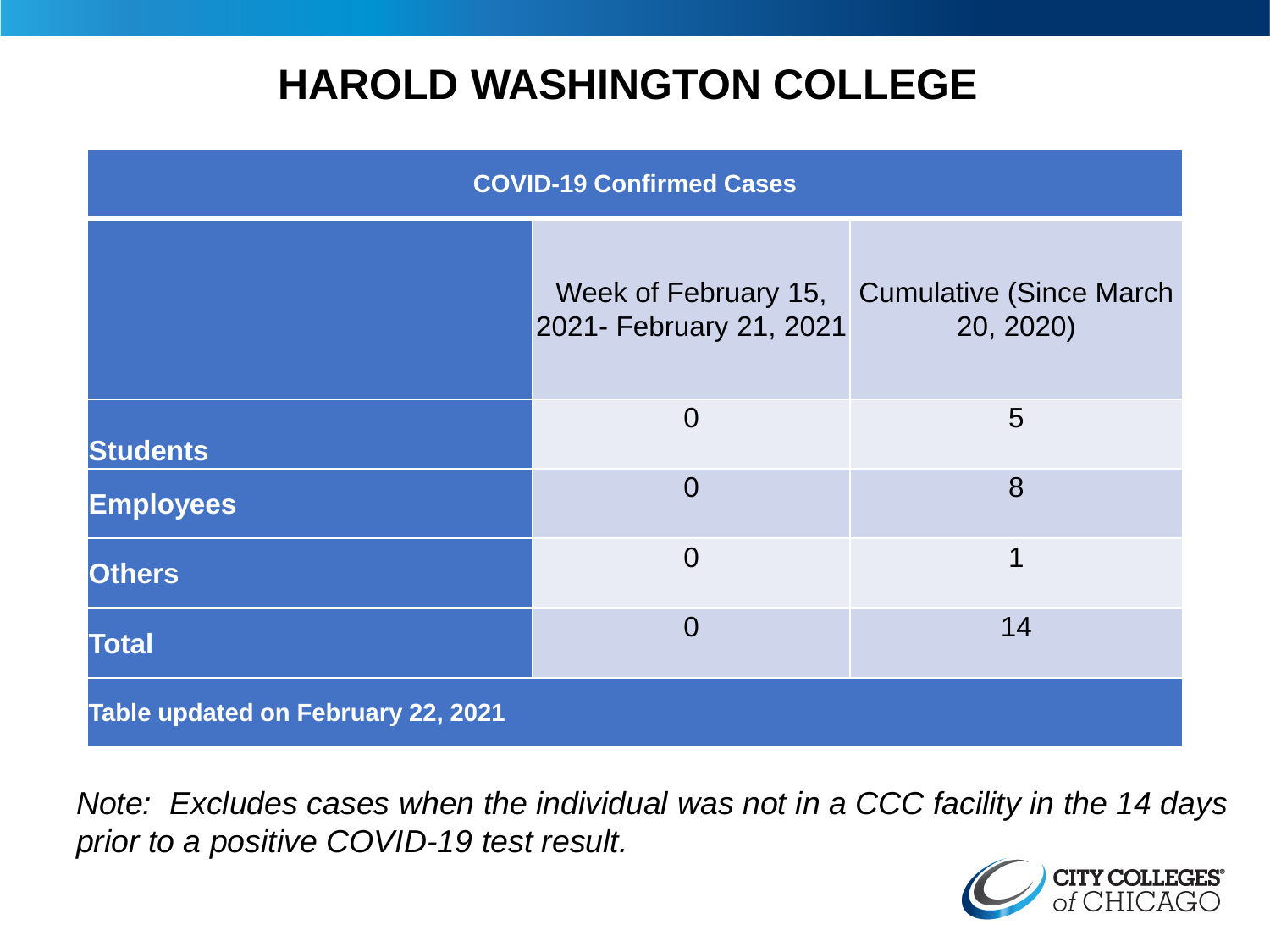### **KENNEDY-KING COLLEGE**

| <b>COVID-19 Confirmed Cases</b>    |                                                 |                                             |
|------------------------------------|-------------------------------------------------|---------------------------------------------|
|                                    | Week of February 15,<br>2021- February 21, 2021 | <b>Cumulative (Since March</b><br>20, 2020) |
| <b>Students</b>                    | $\Omega$                                        | 6                                           |
| <b>Employees</b>                   | $\overline{0}$                                  | 15                                          |
| <b>Others</b>                      | $\overline{0}$                                  | $\overline{0}$                              |
| <b>Total</b>                       | $\overline{0}$                                  | 21                                          |
| Table updated on February 22, 2021 |                                                 |                                             |

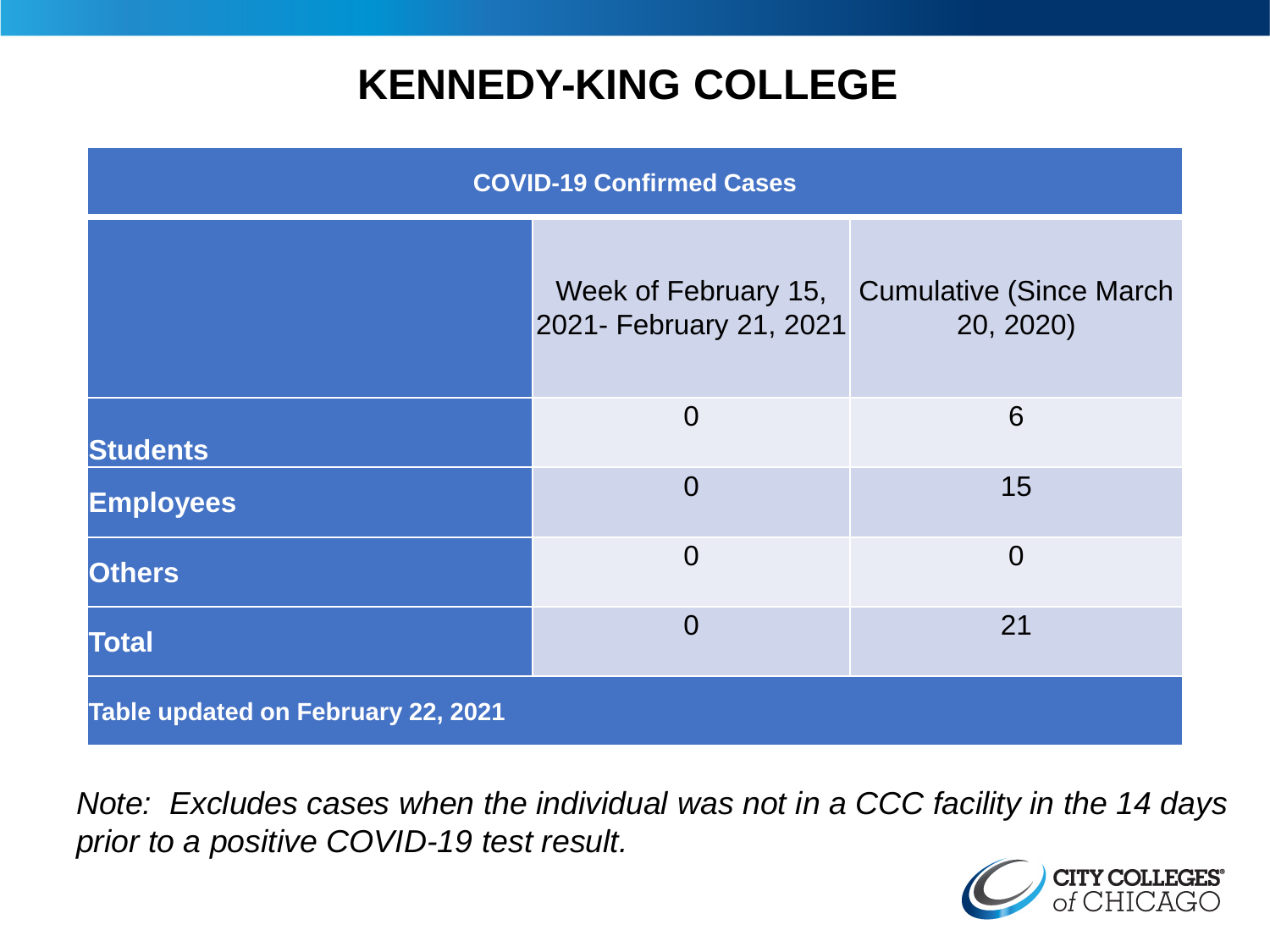# **MALCOLM X COLLEGE**

| <b>COVID-19 Confirmed Cases</b>    |                                                 |                                             |
|------------------------------------|-------------------------------------------------|---------------------------------------------|
|                                    | Week of February 15,<br>2021- February 21, 2021 | <b>Cumulative (Since March</b><br>20, 2020) |
| <b>Students</b>                    | $\overline{0}$                                  | 15                                          |
| <b>Employees</b>                   | $\Omega$                                        | 21                                          |
| <b>Others</b>                      | $\overline{0}$                                  | 1                                           |
| <b>Total</b>                       | $\Omega$                                        | 37                                          |
| Table updated on February 22, 2021 |                                                 |                                             |

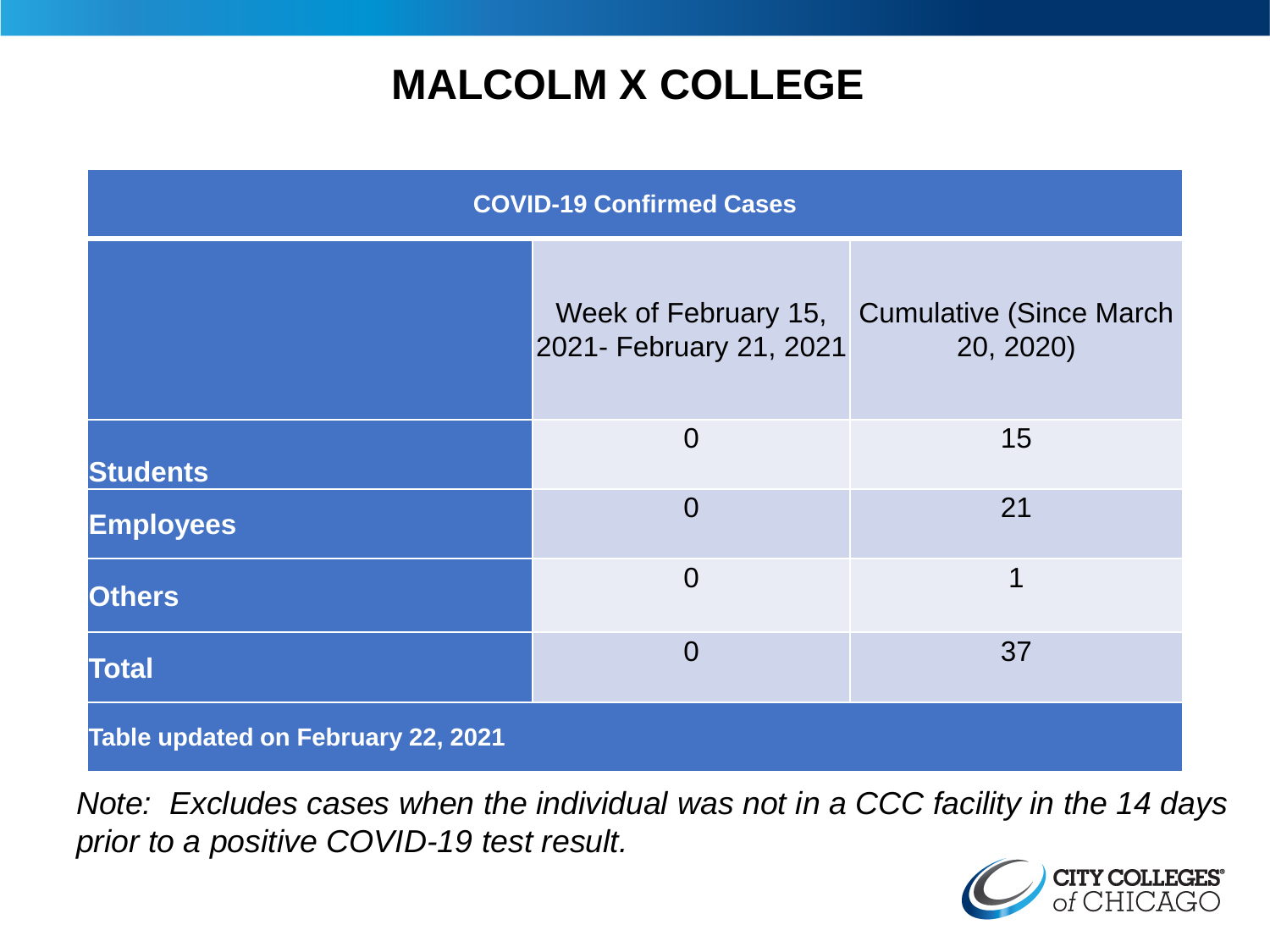# **OLIVE-HARVEY COLLEGE**

| <b>COVID-19 Confirmed Cases</b>    |                                                 |                                              |
|------------------------------------|-------------------------------------------------|----------------------------------------------|
|                                    | Week of February 15,<br>2021- February 21, 2021 | <b>Cumulative (Since March)</b><br>20, 2020) |
| <b>Students</b>                    | $\overline{0}$                                  | 1                                            |
| <b>Employees</b>                   | $\Omega$                                        | 17                                           |
| <b>Others</b>                      | $\overline{0}$                                  | $\overline{0}$                               |
| <b>Total</b>                       | $\overline{0}$                                  | 18                                           |
| Table updated on February 22, 2021 |                                                 |                                              |

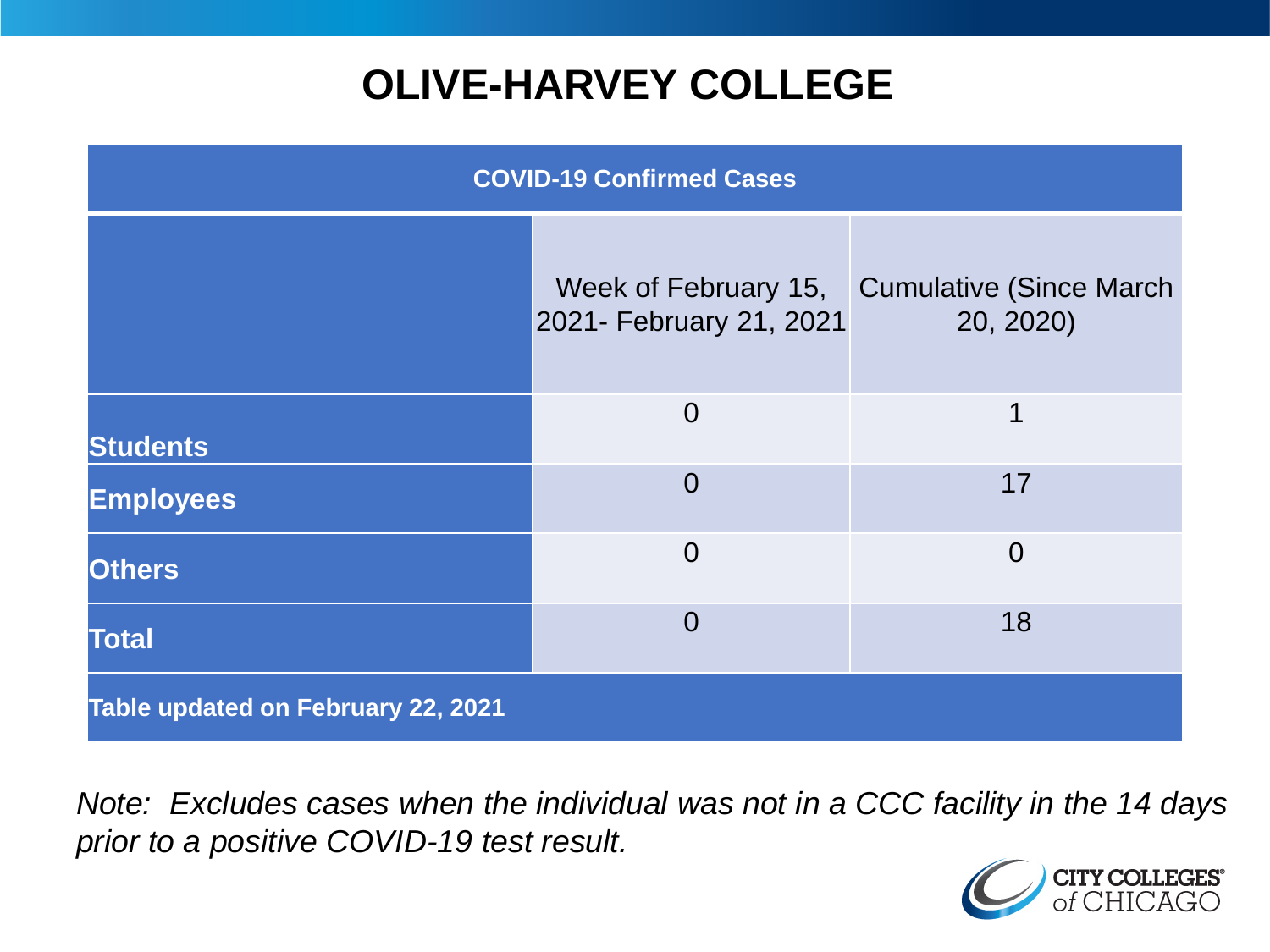### **TRUMAN COLLEGE**

| <b>COVID-19 Confirmed Cases</b>    |                                                 |                                      |
|------------------------------------|-------------------------------------------------|--------------------------------------|
|                                    | Week of February 15,<br>2021- February 21, 2021 | Cumulative (Since March<br>20, 2020) |
| <b>Students</b>                    | $\overline{0}$                                  | 1                                    |
| <b>Employees</b>                   | $\overline{0}$                                  | 18                                   |
| <b>Others</b>                      | $\overline{0}$                                  | $\overline{0}$                       |
| <b>Total</b>                       | $\overline{0}$                                  | 19                                   |
| Table updated on February 22, 2021 |                                                 |                                      |

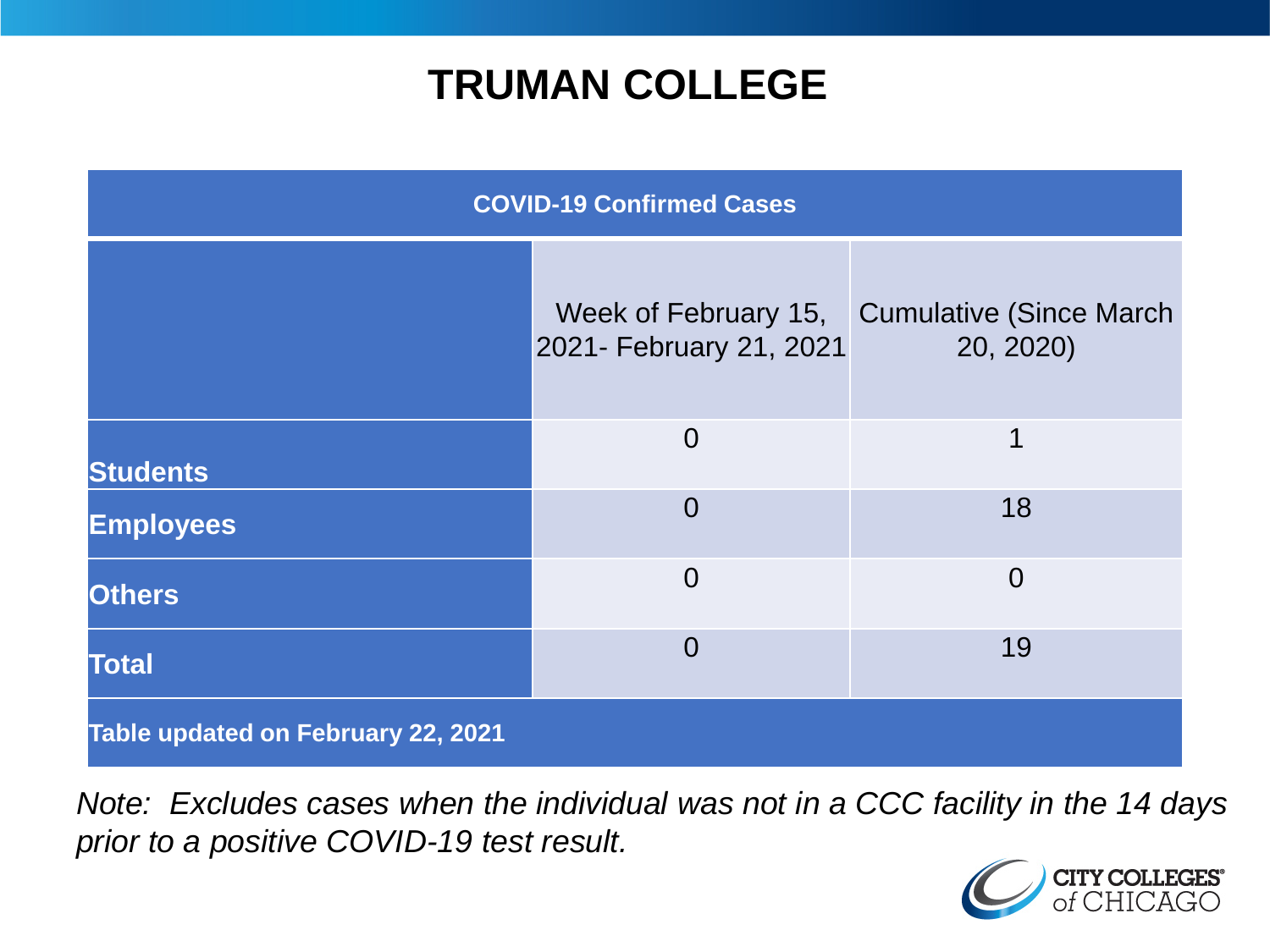### **WRIGHT COLLEGE**

| <b>COVID-19 Confirmed Cases</b>    |                         |                                                           |
|------------------------------------|-------------------------|-----------------------------------------------------------|
|                                    | 2021- February 22, 2021 | Week of February 15, Cumulative (Since March<br>20, 2020) |
| <b>Students</b>                    | $\overline{0}$          | 1                                                         |
| <b>Employees</b>                   | $\overline{0}$          | 10                                                        |
| <b>Others</b>                      | $\overline{0}$          | $\overline{0}$                                            |
| <b>Total</b>                       | $\overline{0}$          | 11                                                        |
| Table updated on February 22, 2021 |                         |                                                           |